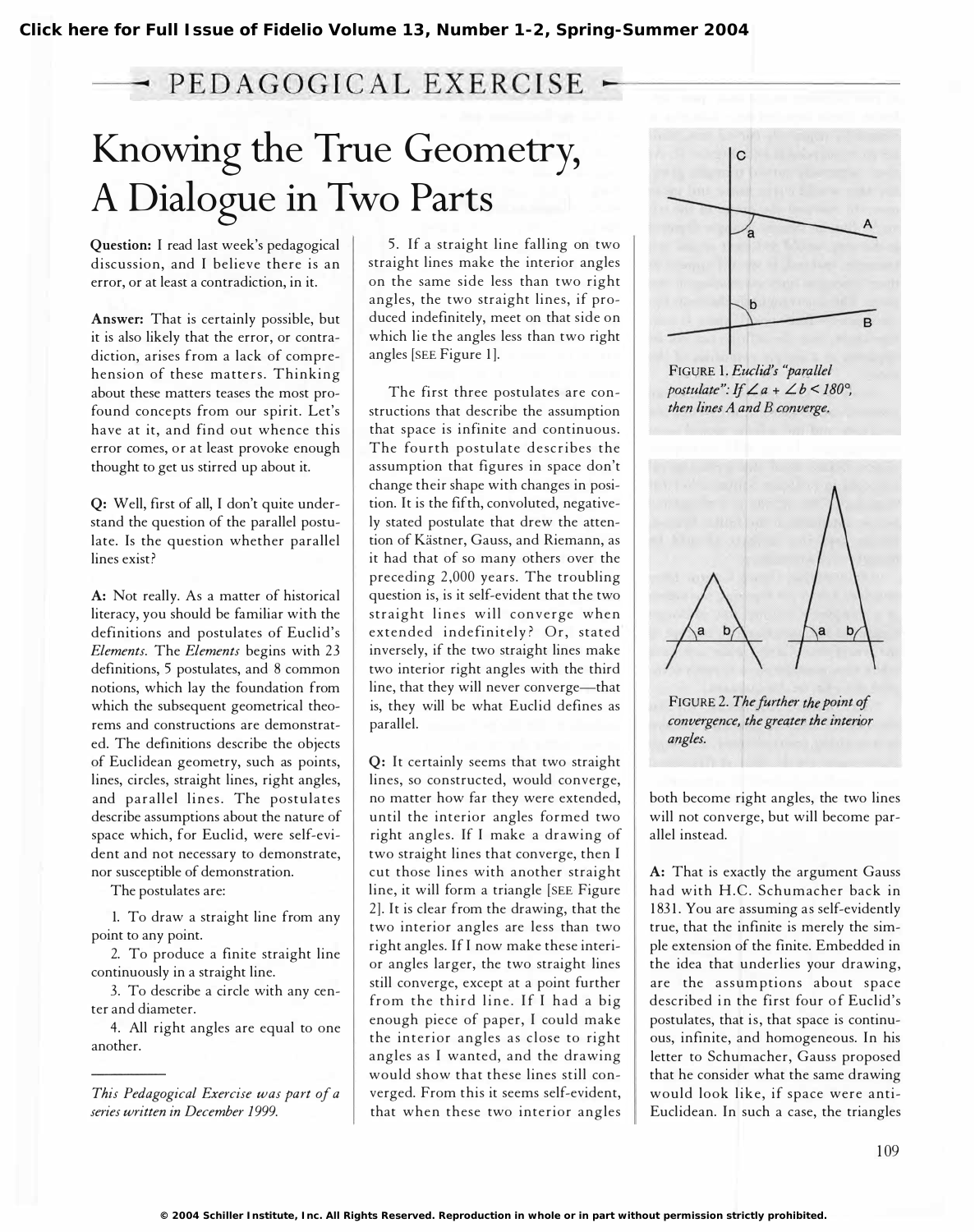in your drawing would look quite different. Gauss depicted these triangles as formed by negatively curved arcs, similar to hypocycloids [SEE Figure 3]. As these negatively curved triangles grew, the arcs would curve more and more inwardly towards the center of the triangle. But, an infinite triangle depicted in this way, would no longer appear as a triangle; instead, it would appear as three divergent lines intersecting in one point. This is a completely different figure from the finite one. If space is anti-Euclidean, then the infinite can not be depicted as a simple extension of the finite.

From the standpoint of Euclidean geometry, this discontinuity between the finite and the infinite would seem contradictory. In his 1831 correspondence, Gauss used this pedagogical example to criticize Schumacher for thinking of the infinite as a completed simple extension of the finite. Instead, Gauss says the infinite should be thought of as a boundary.

(Incidentally, Georg Cantor later criticized Gauss for rejecting the notion of a completed infinite; but, although Gauss did not have Cantor's concept of the transfinite, Cantor must not have taken into consideration Gauss's complete thoughts on this question.)

Gauss wrote Schumacher, "In this sense, anti-Euclidean geometry contains in it nothing contradictory, although those many results that at first must seem paradoxical, would be a contradiction owing only to a self-deception,



FIGURE 3. Anti-Euclidean, negatively curved triangle.

brought forth by a prior habit of taking Euclidean geometry as rigorously true." And he ends his letter: "There is nothing contradictory in this, as long as finite man doesn't presume to want to regard something infinite, as given and capable of being comprehended by his habitual way of viewing things."

Q: That brings me to the point that I originally thought was an error, or contradiction, last week. If Gauss says that paradoxes such as these arise from the habit of taking Euclidean geometry as rigorously true, how can we determine what the true geometry is? On the one hand, Kästner says, "[T]he

basis of truth and certainty is not in the metaphor of the subject, but in the intelligibility, the conceptions of reason in which those metaphors lie. That, I would think, would be obvious from those geometrical theorems that are capable of being proven. One never concludes from the form, but from it, one thinks of the reason of the form." From this standpoint, it seems that one could determine the true geometry purely from the conceptions of reason that underlie it. Yet, the pedagogical went on to say, using the examples of Kepler, Gauss, and Riemann, that the only way to determine truth is in the domain of physics. Isn't this contradictory ?

A: Now we're at the problem. Look again at Kepler's revolution over Ptolemy, Brahe, and Copernicus. Kepler rejected those three models, not merely because their results dev iated from physical observation, but because they were merely models, and could not, and did not intend to, distinguish the truth underlying the physical observations [SEE Figure 4(a)-(c)]. All three derived the physically observed non-uniform motion of the planets, from mathematics constructed from constant circular action; whereas Kepler constructed a mathematics of non-constant curvature, from the physically observed non-uni-



FIGURE 4(a). Ptolemaic system: Earthcentered, constant circular action.

form motion [SEE Figure 5]. The validity of Kepler's hypothesis was then demonstrated, by the unique experiment of the physical measurement of the planetary orbits, especially with Gauss's later determination of the orbit of the asteroid Ceres.

So too is the case, as Gauss points out, with Euclidean geometry. As Gauss shows, you cannot attribute to physical space the characteristics of Euclidean geometry, just because we are habituated to viewing things that way. But, how then are we to determine the characteristics of geometry? It could not be simply a matter of replacing the parallel postulate with some other postulate, because that would lead us into the same predicament as that of Ptolemy, Brahe, and Copernicus. We would still be unable to determine which geometry is the true one, unless we con . structed that geometry out of the paradoxes of physical measurement, as Kepler did. For the same reasons that Kepler rejected the models of Ptolemy, Brahe, and Copernicus, Gauss became convinced when he was 15 years old, that Euclidean geometry was not the true one. It was not the true one, because it could not be proven true, no matter how accustomed we were to its results. To determine the characteristics of the true geometry, Gauss followed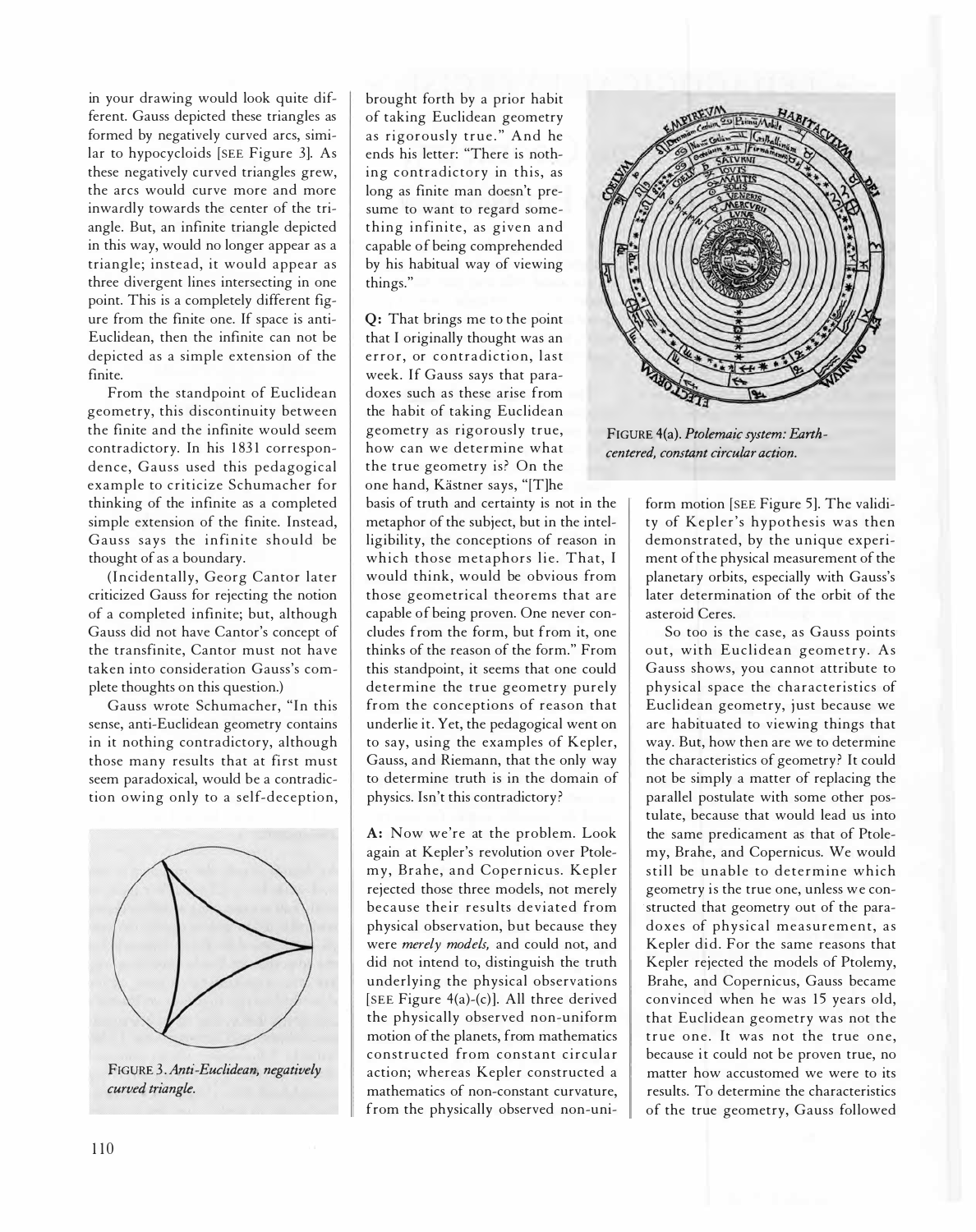

FIGURE 4(c). Brahe's system: mixed Earthand sun-centered, comtant circular action.

FIGURE 4(b). Copernican system: sun-centered, comtant circular action.

the method of Kepler: He constructed physical measurements in the domain of geodesy, electrodynamics, geomagnetism and astronomy, which were continued by Riemann, Weber, Fresnel, Ampere, and others.

And this takes us into another higher domain, the domain of physical economy as developed by Lyndon LaRouche, a domain one can come to know best by studying LaRouche's works directly.

,.. ,.. ,..

Question: I've been reading the last pedagogical discussions on anti-Euclidean geometry, and I still get confused when I try to think of different geometries. The only thing that comes to mind is the difference between a sphere and plane, which difference I think of in terms of the difference between the characteristics of triangles on a plane and on a sphere. Is this what is meant by anti-Euclidean geometry ?

Answer: No. The problem isn't with the images you describe, but with the way in which you think of those images. You have to direct your mind toward the concepts underlying the way you think of geometry. While one may proceed, at first, to the concepts through images, the concepts are not found in the images.

Think of how Abraham Gotthelf Kästner concludes his essay, "On the Mathematical Concept of Space":

"[T]he basis of truth and knowledge does not lie in the sense notion [or image-BD] of the subject, but in the

intelligible concept: in the concepts of reason concerning the cause of the sense image.

"This, I would imagine, should be clear for the teachings of geometry, to everyone who can grasp its proofs. We never draw conclusions from the [visual-BD] images, but only from that which our mind thinks about them ...."

Q: So, what are the concepts that underlie the images of Euclidean and anti-Euclidean geometries, and how can we distinguish which geometry is the true one ?

A: We can arrive at these concepts pedagogically by recreating Gauss's discoveries, and the earlier investigations of his teacher Kästner. The first step is to force your mind to recognize the underlying assumptions of Euclidean geometry. But, first and foremost, you have to recognize that those assumptions exist, and then grasp the way in which they arise, and how they remain hidden from your conscious thought. This is what Kästner and Gauss tried so hard to get their colleagues to understand.

First, recall to mind the 1831 correspondence between Schumacher and Gauss, on the subject of parallel lines. In May 1831, Schumacher proposed to Gauss a proof of the truth of Euclid's parallel postulate, by demonstrating that the sum of the angles of a triangle is

FIGURE 5. Keplerian system: Non-comtant motion on an elliptical orbit. The ratios of elapsed times are proportional to the ratios of swept-out areas. In equal time intervals, therefore, the areas of the curvilinear sectors swept out by the planet, will be equal-even though the curvilinear distances traversed on the orbit aphelion are comtantly changing. In the region about perihelion, nearest the sun, the planet moves fastest, covering the greatest orbital distance; whereas, at aphelion, farthest from the sun, it moves most slowly, covering the least distance.

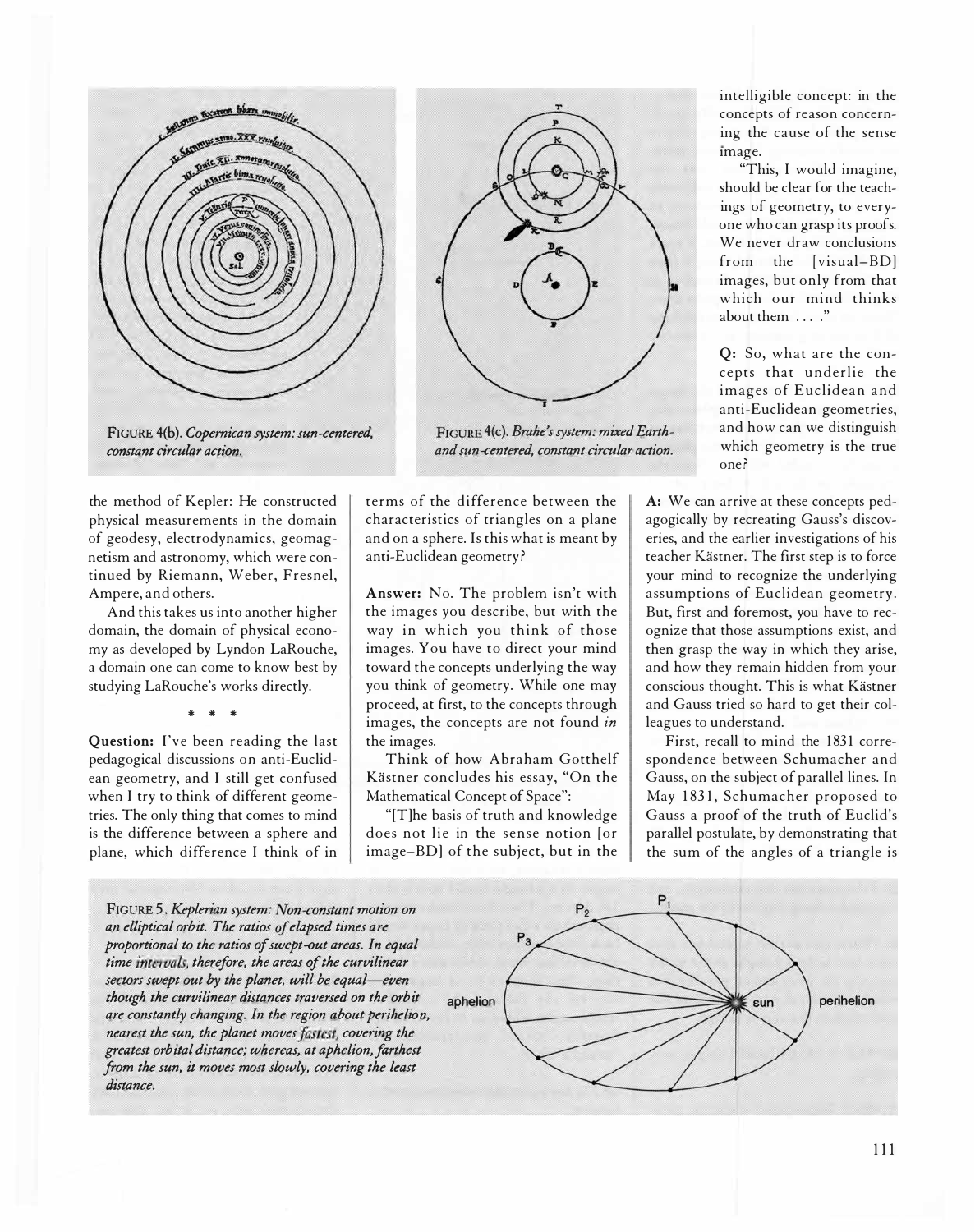always 180 degrees. While Schumacher's proof was formally valid, Gauss pointed out a devastating error in his friend's thinking. Underlying Schumacher's demonstration was the assumption that space was infinitely extended and had zero curvature. In such a space, straight lines would behave as Schumacher indicated. But, if space were bounded and curved, straight lines would behave differently. According to Gauss, Schumacher's assumption arose "from an early habituation to thinking of Euclidean geometry as rigorously true."

Q: That is why I thought of the image of comparing triangles on a sphere with triangles on a plane, since the sphere is bounded and curved, while the plane is infinitely extended and flat. Thus, the triangles on the sphere have curved sides, while the triangles on the plane have straight sides [SEE Figure 6].

A: You are falling into the trap Kästner warns about. You are looking for certainty and truth in the images, not in the concepts. Why do you say the triangles on the sphere have curved sides?

Do you remember a pedagogical discussion written by Jonathan Tennenbaum back in 1998, in which he posed the experiment of drawing an equator on a sphere and two great circles that intersect that equator? When you look at those great circles from the center of the sphere, they appear to be straight lines. In fact, the image you see appears to be two parallel straight lines, intersecting another straight line at 90 degrees [SEE Figure 7].

Q: I do remember that experiment, and I remember being startled by the result.

A: Then you surely remember that when you looked straight ahead to the equator, the lines looked parallel, but when you turned your eye toward the pole, the lines began to converge.

Q: That is what I recall being so surprising.

A: Well, Gauss posed a similar para-



FIGURE 6. The sides of a triangle drawn on a sphere are curved.



FIGURE 7. Great circles on a sphere. Seen from the sphere's center, the lines appear to be parallel at the equator, but converge at the pole.

dox to Schumacher. If space had a negative curvature, then the sum of the angles of a triangle would be less than 1 80 degrees. The sides of such triangles depicted on a flat piece of paper would look like hypocycloids, although, as discussed last week, this is just a depiction. But, if space were negatively curved, the sides of the triangles, whose angles added up to less than 180 degrees, would nevertheless be "straight" lines.

Q: I'm having trouble visualizing such a concept.

A: For exactly the reason stated by Gauss above. Visualizing this idea seems to contradict your assumptions. because when you think of triangles whose angles add up to less than 180 degrees, you think of their depiction in Euclidean space. As such, you can only think of such triangles as having curved sides. But, if space were not Euclidean, this would not be a contradiction. As Gauss told Schumacher: "Anti-Euclidean geometry contains nothing contradictory, although some people at first will consider many of its results paradoxical-the which, however, to consider as contradictory, would be a self-deception, arising from an early habituation to thinking of Euclidean geometry as rigorously true."

Q: This will take some thinking.

A: That's the idea. Now, refresh your recollection of Euclid's parallel postulate by drawing two straight lines on a piece of paper and label them A and B [Figure 1]. Then draw a third line C, that cuts the other two. The parallel postulate says that lines A and B will intersect if the angles they make with C are less than 180 degrees. Con-

versely, if the angles are greater than 1 80 degrees they will diverge. If the angles are equal to 180 degrees they will never meet.

## Q: That I remember.

A: Now think of how the two images we just constructed pose a contradiction with what you just imagined. In the one by Tennenbaum, the straight lines A and B would be the great circles that intersect the equator  $C$  at 180 degrees. According to the parallel postulate, they should never meet, yet, in fact, they con